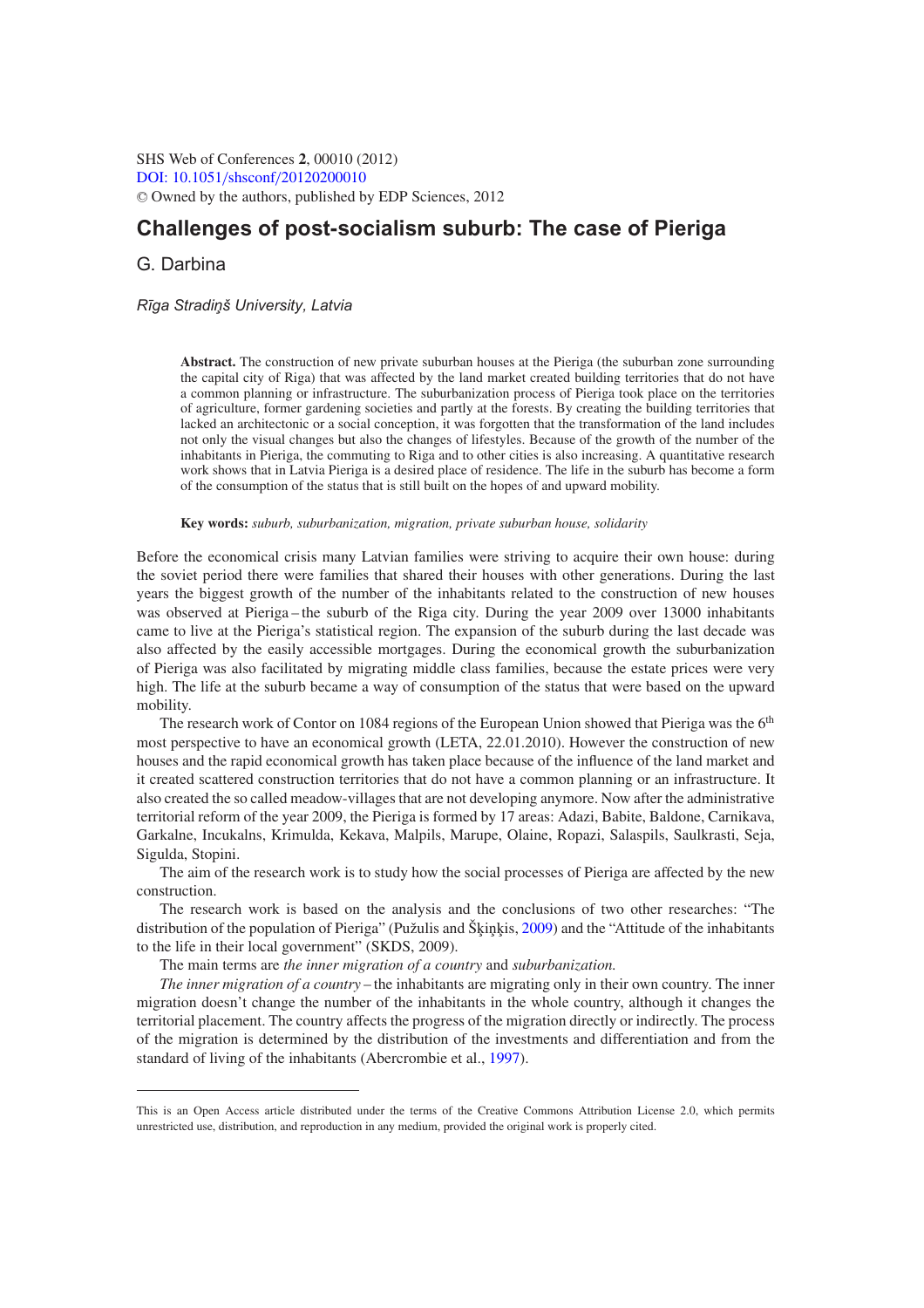### SHS Web of Conferences

*Suburbanization* or the urbanization to the suburbs is a development process of the suburbs surrounding the territories of the big cities and metropolises (CEMAT Glossary). In the suburbs people do not aim for the diversity of the social contacts that they previously acquired at the society of the village or the ambit.

#### **Urbanization and the modern society**

The urbanization and the suburbanization have been and still are being researched very often. The classics of the sociology Ferdinand Tonnies and Georg Simmel examined the social and the psychological changes, brought by the development of urbanization and capitalism in the Europe (Morrison, [2006\)](#page-4-2). Emile Durkheim studied the initial collapse of the bonds of the community affected by the divisions of the labor in society, as well as the changes of the common conscience and the solidarity, that affected the formation of the cities. The theoretical work of Emile Durkheim "Division of labor in society" was the first one who started the way of thinking about the development of the society, by looking at the links between the individuals on the society, as well as the mutual links between the individuals. Durkheim also studied how this connection affects the cohesion of the society. 'The main problem of the research is "why do individuals, while becoming more autonomous, depend more upon society? How can they be at once more individual and solidary?" (Morrison, [2006,](#page-4-2) p.128). The term "solidarity" is comprehended by Durkheim in various ways. Durkheim describes two different solidarities: organic and mechanical and identifies two different societies that correspond to different forms of solidarity: the segmented society and the advanced society. The segmented society is made of small but mutually connected groups in a defined social territory. Here the solidarity is mechanical – it is based on roots of the common identity and the individual is directly connected to the society through the dependence on it. The collective conscience is based on the religious standards and performs the regulation functions of the individuals (Morrison, [2006\)](#page-4-2). The main characteristics of the advanced society are based on the bigger number of the inhabitants, which are scattered in a larger geographical space, as well as on the development of the near cities and divisions of labor. In these conditions the society has a wider field of view and it is more differenced. The advanced society is characterized by the organic solidarity that is based on a high density of the inhabitants and the development of the cities (Morrison, [2006\)](#page-4-2). In this society the individuals are more mutually connected through agreements, not through feelings and duties, and the place in the society is defined by the employment no by the family bonds (Lin and Mole, [2005\)](#page-4-3).

#### **The suburbanization processes in Pieriga**

The *Research on the structure of the distribution of the population in Pieriga* (Pužulis and Škinkis, [2009\)](#page-4-0) was done in the supervision of the Riga planning region in summer and autumn of year 2009. It was the first attempt to study the structure of the distribution of the population as an element of the distribution of the population in Pieriga in the years of independence. The suburbanization process of Pieriga district took place on the territories of agriculture, former gardening societies and partly at the forests. New urbanized territories are forming around Riga with functional and landscape features. A short description of the territories:

*Marupe* – a territory that is located near Riga and has two historical tendencies of urbanizationbroadening the physical borders of Riga and the development and progression of Jaunmarupe – a village of Pieriga. Between these two poles a transitional territory is shaping, that is developing as a new territory of economy and distribution of population without a status of settlement. "*Olaines darzini*" – corporatives of horticulture that are physically isolated in a forest far from other settlements – a partial transformation to a settlement with a status of village is characteristic to this territory. *Kekava-Valdlauci* – a typical urbanization territory of Pieriga is located next to the Riga-Bauska road. *Adazi-Carnikava* – "the new city" in Pieriga that is developing with a center in Adazi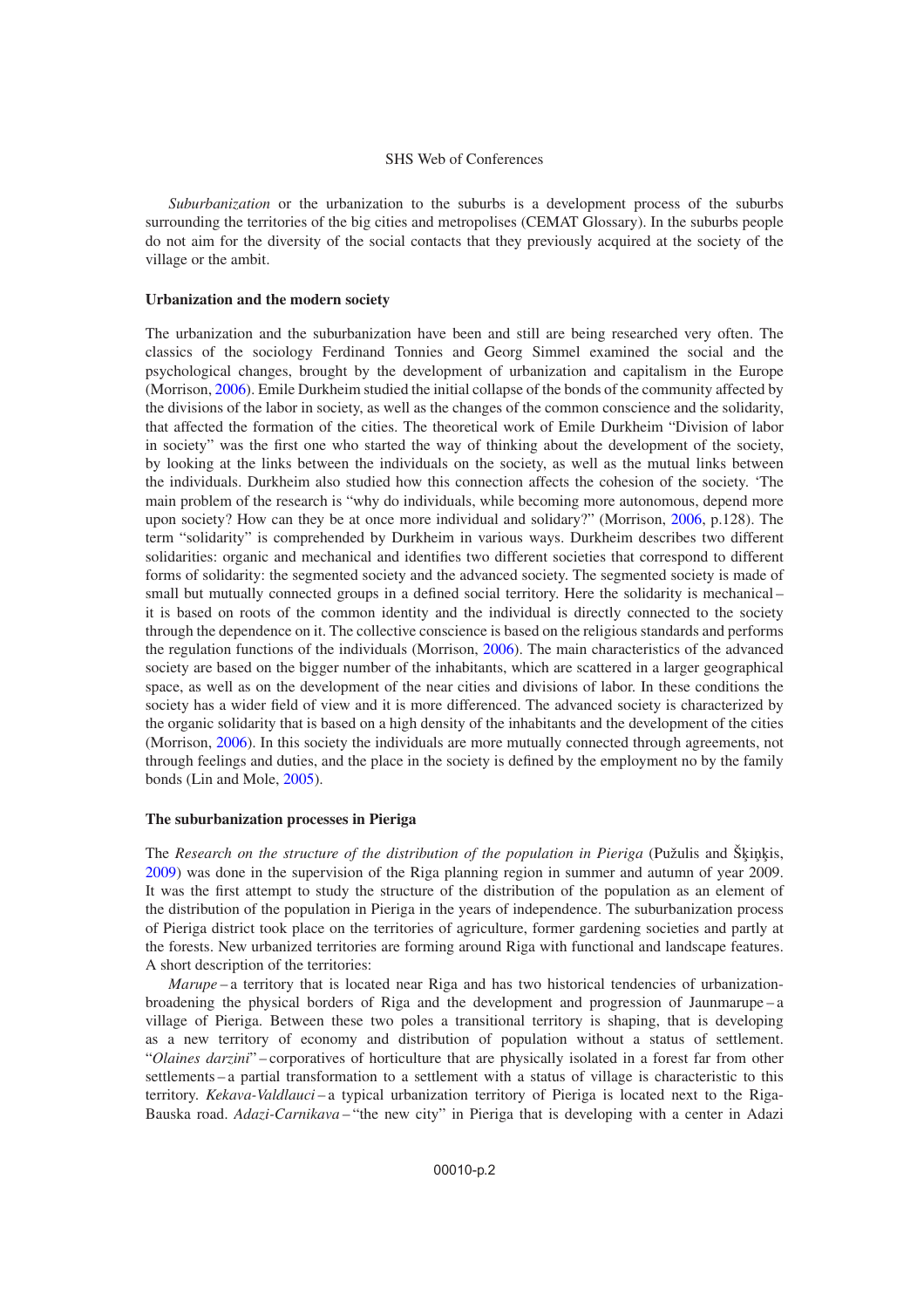and an unstructurised construction in almost every part of the local government territory. *Suzi-Bergi* – a direct territory of Pieriga with a varied history of transformation and problems*. Ropazi* – a more distant territory of Pieriga with many formally built perspective villages and small tendencies of development. *Saulkrastu darzini* – a territory of corporatives of horticulture in the rural area of Saulkrasti, with a perspective status of village (Pužulis and Šķiņķis, [2009\)](#page-4-0).

When evaluating the new construction in Pieriga, we have to conclude that during the last years the local governments have had a misinterpreted comprehension about the development of territories that was based on the speculative business of the market and was often supplemented with the inability to work with the investors. The result is that Pieriga is formed by a network of a distribution of population, that is formed by each of the local government and that has inner competition. By making the construction territories that had no architectonic or social conception in Pieriga, it was ignored that the transformation includes not only the visual changes but also the changes of lifestyles (Pužulis and  $\text{Škinkis}, 2009$ ).

Within the framework of the doctoral work, the author of the research work together with the research center SKDS made a quantitative study on the residents' attitude to the life in Pieriga (Riga district). The results of the research work show that in general the inhabitants are satisfied with the life in their local government: the vast majority (81%) would recommend their friends to life in Pieriga. Residents were mainly satisfied with the ecological environment (on average 81% of the residents of the Riga district were satisfied), the commodity and the cleanliness (80%), the development of the city and the district  $(74\%)$ . But the possibilities to find a job were evaluated the most critically – only 8% were satisfied with it. In order to compare the satisfaction with these spheres a satisfaction index was developed: an index that shows the average, positive and negative evaluation difference in the analyzed spheres in every local government. The data show that the highest satisfaction index was in the Babite parish (47 points), but the lowest in Olaine parish (16 points). The study also shows that the inhabitants of the Riga district evaluate their possibilities to change the decisions that affect their lives and environments of the local governments very sceptically: on average only 10% of the respondents thought that they can change these decisions to great extent, but most of the people (59%) said that they think that they can affect these decisions only slightly. When describing the connection with their residence, 54% of the respondents said that they attend the cultural and entertainment activities in their local government and 5% of the respondents are engaged in a non governmental organization, congregation or amateur performances of their local government.

The comparatively weak bond to the place of residence can be explained by the specific pattern of creation of the suburban zones in Latvia. Many families have loans and low incomes. Thus many families by moving to a suburb reach a downward mobility. The quantitative research work shows that Pieriga is a desired place of residence in Latvia but a deeper comprehension and attitude on their place of residence, as well as the social bonds between the inhabitants will be possible to clarify only by making deeper interviews.

# **The concept of the suburb as the place of residence**

The suburbs have developed differently in different countries. A research shows a concept of an ideal house of the London suburb that emerges at the same time as the consumer society in England during years 1920.-1950. at the same time when the concept of the consumer housewife developed.

Approximately the same time – 70 years ago in Pieriga in a forest an unusual village, called "Uzvaras lidums" (victory clearance) was built. The construction was monitored by the whole country. In 1936 in the halfway from Riga to Jelgava at the Olaine parish it was decided to build a complex of new houses in an area of 250 hectares. A new straight road between the highroad and the village was also built. 160 construction workers saw the wood and left it for the next owner and then in the right time chopped the wood for the houses. About 70 men dug the ditches. In "Uzvaras līdumi" the households were intended to be built for the participants of the Latvian fights of the freedom. About 100 applicants signed up and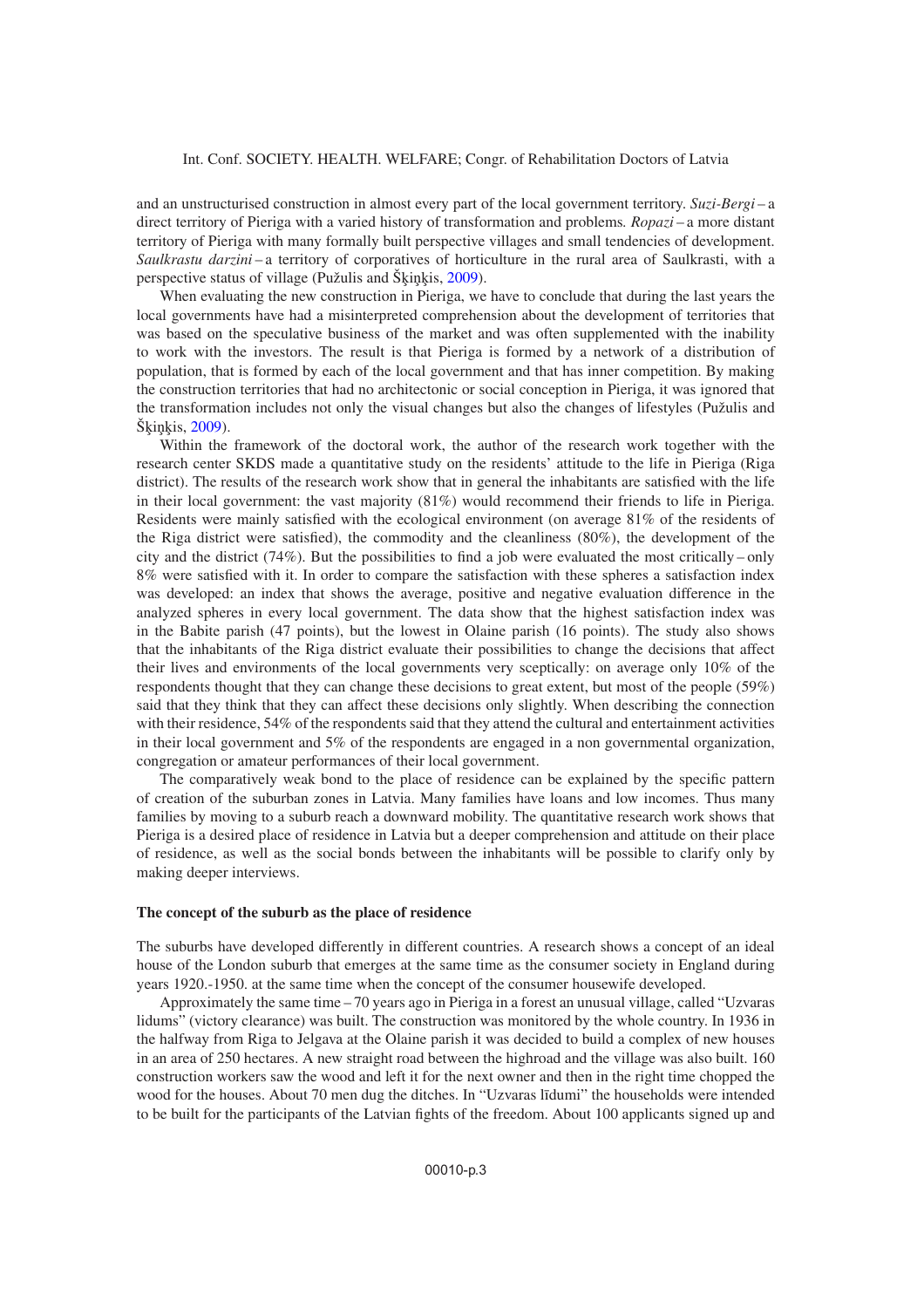### SHS Web of Conferences

16 families were chosen. The project intended that there was an alley to every yard, by the gate on the left side there was place for a lime tree, an oak on the right side, a place for the fruit garden at the south side and at the north side a greenery of firs. A place for the mast for the flag was also intended. The migrants from different districts of Latvia were able to become friends, helped each other and there is a special aura, that can be still felt at this village, surrounded by the forest (Darbina, [2009\)](#page-4-1).

The Russian research worker T.Barcunova has studied the concept of the private house in correspondence with post soviet nostalgia in Novosimbirsk and concluded that there is another tendency: the overstatement of the comprehension of home. It is connected with the discourse of the privacy and the remaking of the social field. Barcunova has studied the Anastasia movement, that can be seen in many cities in Russia, and its social praxis on a model of village, that is build of many private houses – family manors. The ambitions in the Russian publishing to construct a house as a symbol, that would be able to stand against the social uncertainty started at the 90-ties in correspondence with the privatization of the land. The main thought of the Anastasia movement: to create family houses without the characteristics of a city in suburbs or in territories that are further from the city. The sense of the conception: a healthy person can originate and be born only in a house that has been built by his parents. The cottage "daca" of the soviet times in this conception is the prototype of the family villa. Unlike the "dača" cottages, the conception of the family villa intends a life of all generations together and the land of the family villas not being used in a utilitarian way. It offers a free lifestyle without a work in the soviet spirit for growing the food (Barcunova, 2005).

During the last twenty years the concepts of belonging to a place have changed. "Local is as much global as it is local" – the classical message of Doreen Massey (Massey, 1991; McDowell et al., [2006\)](#page-4-4) is supplemented by the view of Mike Savage (2005) that the idea of the community and the belonging to a place should be replaced with a concept of the elective belonging, at least at the researches on the middle class. The belonging to the place of residence for the urban middle class is not connected with being born or the family house. It is chosen in correspondence with the story of the life and the incomings. The belonging to the place is connected with the self evaluation, the possibilities of raising the children and giving them education (McDowell et al., [2006\)](#page-4-4). It characterizes the analyzed advanced society by Durkheim as organic solidarity, where the place in the society is determined by the professional work, not by the family.

During the last years the researches of the suburbs have brought the attention to the shuttle migration – a short term movement there and back that is the most widespread model in the European migration after the year 1989. Very characteristic for the suburbs is the commuter – a person who regularly goes to the work and back by train or car. People live in mobility, as long as it is possible. Simmel calls them the "postmodern migrants" (Scaff, [20](#page-4-5)11). This kind of lifestyle often ends with immigration, in order to improve or preserve the quality of life at home. Leaving the house and returning becomes a strategy of "existence at home" and actually is an alternative to migration.

# **Conclusions**

In the West suburbs historically developed as upper and middle-class residential areas where women were primarily seen as housewives, were not expected to work outside home and primarily were seen as objects rather than subjects of status consumption. Transformation of the urban space due to suburbanization has been among the most noticeable processes that have marked the end of socialism in East- and Central Europe. A suburban family house surrounded by a green lawn has come to symbolize a new era as well as a means to claim status and respectability. An active property development in Pieriga (the suburban zone surrounding the capital city of Riga) began at the turn of the new millennium when the real estate market was booming. In recent years about ten thousands inhabitants a year have moved to Pierīga, from either the capital or other regions of the country. The outcome was dozens of widely scattered real property clusters, built with no overarching communal development plan and with none or underdeveloped infrastructure. Very characteristic for the suburbs is the commuter – a person who